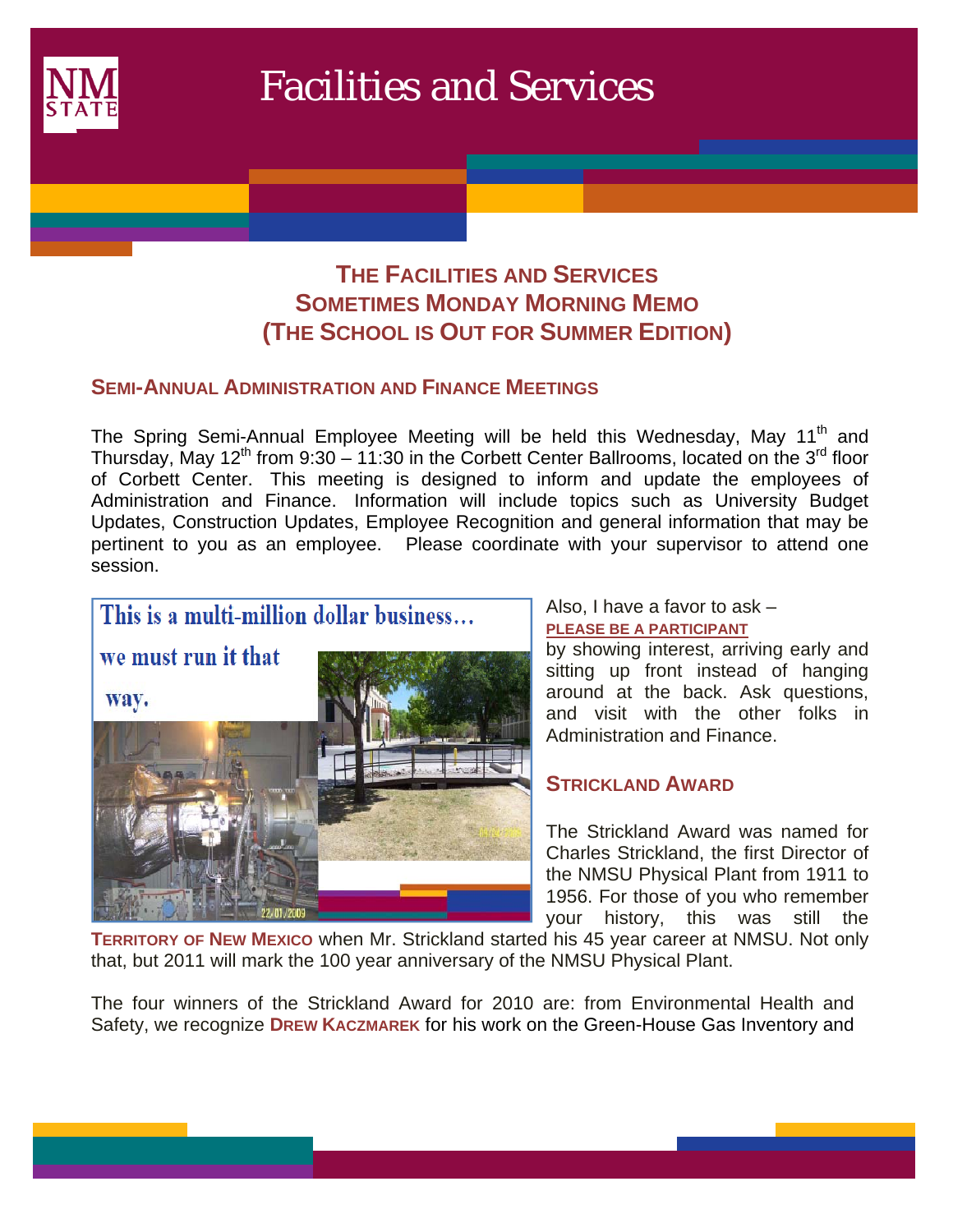for his partnership and teamwork with the staff at the Central Utility Plant. From Facilities Operations, the award winner is **PAUL PONCE** for his ability to communicate and balance the needs of his staff with budget reductions and the many new initiatives in Facilities and Services. **RAY PEREZ** was selected from Project Development and Engineering for his "can do" attitude in the face of the many challenges at the Carlsbad Allied Health Facility, and from Facilities Administration we recognize **MARIA GOVER**, who brings a positive attitude to

work every day and a willingness to do anything that's asked of her.

These awards – and others – will be handed out at the Semi-Annual meetings.

## **PROFESSIONAL DEVELOPMENT & TRAINING**

I hope that each of you made sure that your evaluation had professional development and training needs identified, and that

**Ethical behavior is the responsibility of every NMSU employee. Each one of us has a personal obligation to report any activity that appears to violate applicable laws, regulations, rules, policies, and/or procedures.**" I THOUGHT 'GOOD ACCOUNTING PRACTICES'<br>WAS JUST A SLIGGESTION!!!

the training meets the needs of the organization and of your unit.

Two suggestions for training that I had related to the new ADA laws and to laboratories, because the new ADA laws took effect March 15, 2011, and as far as I know, no one has yet attended an update. I also believe that NMSU will be doing a significant amount of laboratory remodels, and yet, from what I've seen, with the exception of EHS, we don't have a lot of technical skills in the area of lab facilities. Those are just some suggestions for possible training needs, and I have others if anyone is interested.

**PLEASE NOTE ON TRAINING:** Many of us have training credits that we need to maintain a certification, but I believe that each of us that have requirements for continuing education knows what these requirements are **WELL IN ADVANCE**. When we plan ahead, travel is less expensive, budgets can be managed, and alternatives can be considered. I am having a hard time getting this point across and will start denying those requests that arrive on my desk less than 60 days ahead of time without some really good justification. Incidentally, "because I need the CEUs to maintain my license / certification" is about the poorest justification for waiting to last minute that there is, because that is exactly the training that you should be planning ahead for.



2011.05.08 PAGE | **2**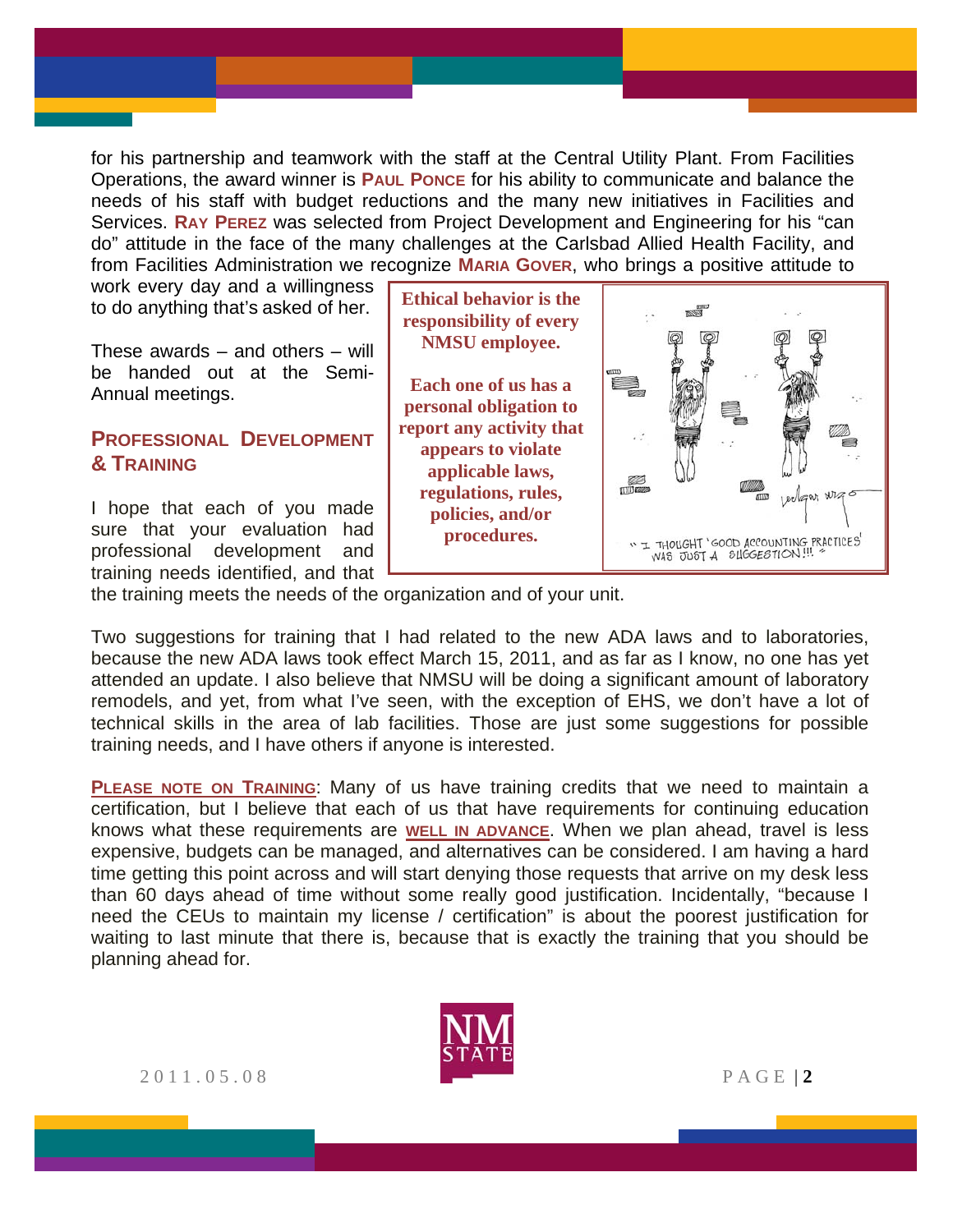# **CHARACTERISTICS OF A PROFESSIONAL**

- **APPEARANCE**
- **DEPENDABILITY**
- **PRIDE IN YOUR WORK**
- *HUMAN RELATIONS*
- **RESPONSE TO CRITICISM**



### **INTERNAL ADVISORY TEAM**

Katrina Doolittle of Environmental Health and Safety (EH&S) volunteered to chair an Internal Advisory Team and was joined by David Schoep and Greg Vogel from EH&S; David Bollschweiler, Alton Looney, and Sheila Morgan from the Project Development group; Melissa Fernandez, from Facilities Administration; and Fernando Ortega and Rick Montoya from Facilities Operations.

I had asked this team to look at our division name in light of the reorganization, and they recommended a small change by dropping the term "office" and becoming "Facilities and Services". The Committee agreed that the unit names were appropriate and that further change would only create more confusion than is already felt by recent consolidation and internal reorganizations, believing that stability in changing times is much more valuable. There was also concern expressed regarding the cost related to any major name changes and this type of expense should be avoided because of budget reductions.

The former OFPC and the Project Development and Engineering folks decided that Project Development was more appropriate for their work group.

There you have it: as soon as the paperwork clears, we'll be Facilities and Services, with the following work units: Environmental Health and Safety; the Office of Sustainability; the University Architect and Campus Planning; Facilities Administration; Project Development; and Facilities Operations.

The Internal Advisory Team also worked on and recommended a divisional Mission Statement:

#### **Mission Statement Task Statement**

The Advisory Committee developed a mission statement for the Facilities and Services Division that is tied to Living the Vision goal "to be an excellent steward of all resources



2011.05.08 PAGE | **3**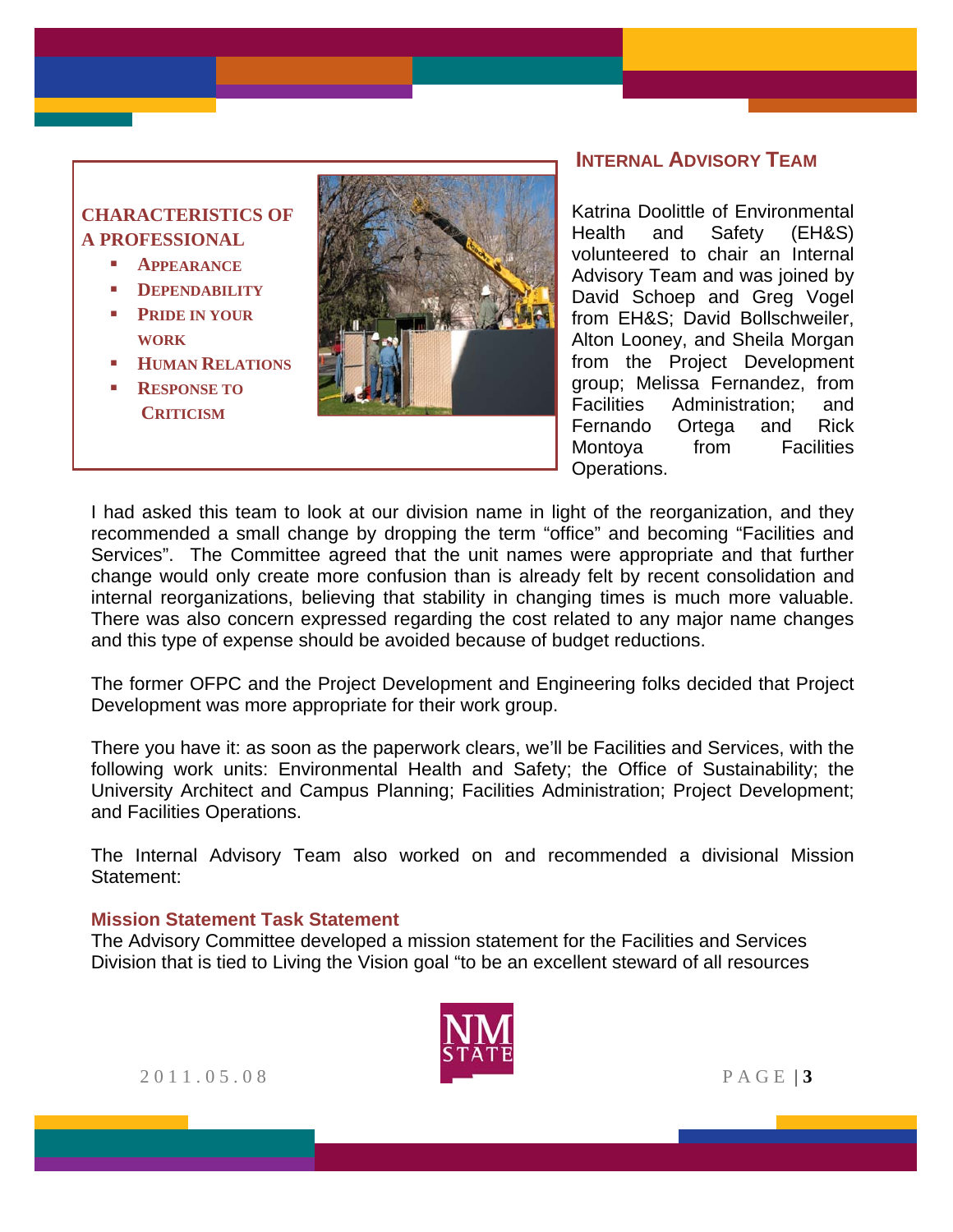dedicated to achieving the vision of the University" and the vision for NMSU to be a premier university. Their recommendation, which we have accepted:

#### **OUR MISSION IS TO EFFICIENTLY PROVIDE A SAFE, WELL MAINTAINED, AND ENVIRONMENTALLY SUSTAINABLE UNIVERSITY COMMUNITY.**

They also developed our goals:

#### **OUR GOALS**

- **QUALITY, TIMELY, COMPETITIVE, VALUE ADDED SERVICES**
- **CONTINUOUS IMPROVEMENT OF CORE BUSINESS PLAN ORGANIZATION**
- **INNOVATION AND SUSTAINABILITY**
- **PROFESSIONAL DEVELOPMENT AND RECOGNITION**





Building Maintenance shops, Grounds, and Custodial. If you are interested in volunteering, please let Katrina Doolittle know.